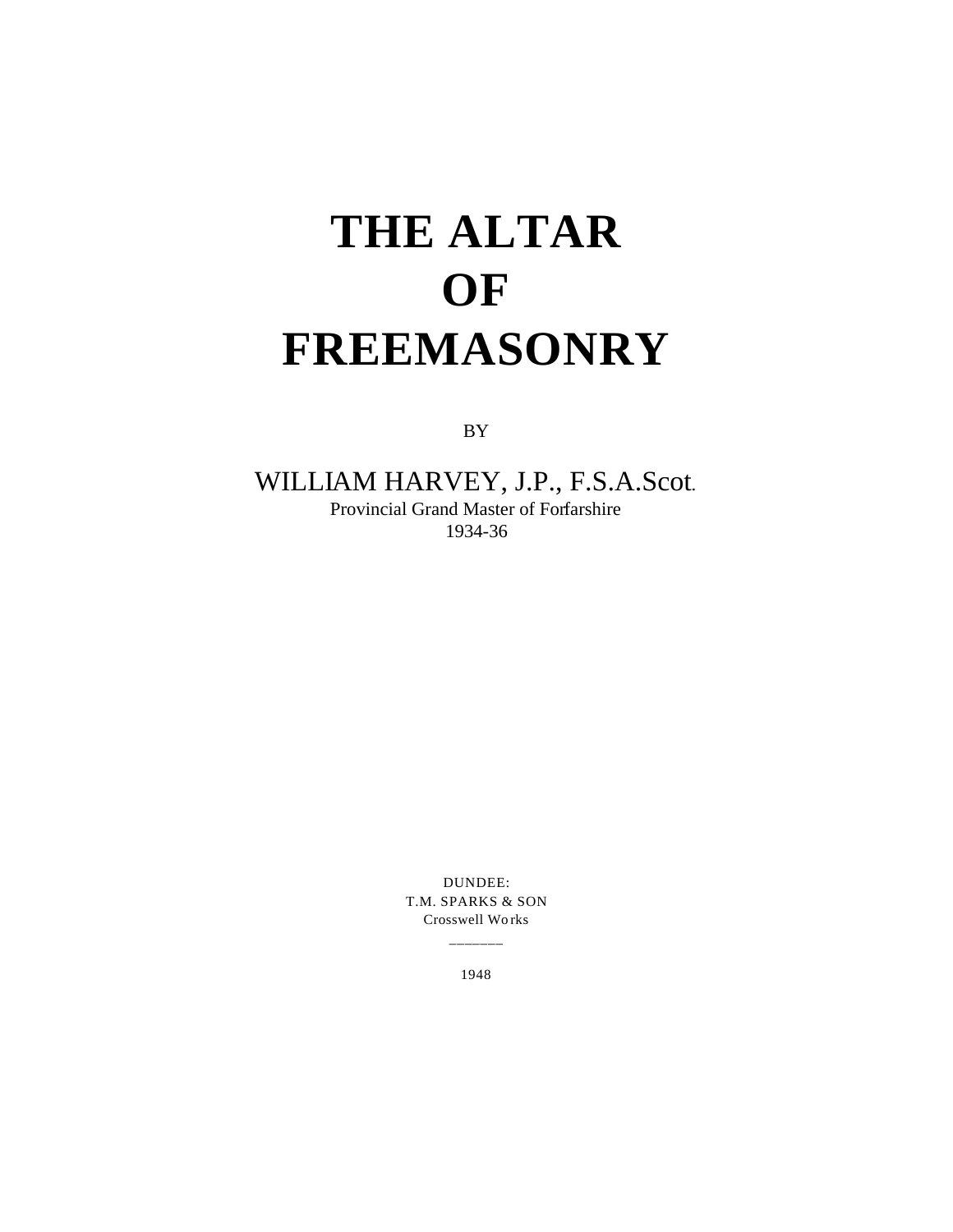## **PREFACE**

I have had many expressions of thanks from Brethren throughout the country for my Lectures on the Second and Third Degrees, and numerous suggestions have been made to me to prepare a Lecture that might be introduced as part of the working of the First Degree. This I have now ventured to do.

In many ways the First Degree is not excelled by any of the later ones. It is the foundation of our system the basis upon which our whole structure is reared. I hope the following pages will be found helpful to Brethren in the way of explaining the scope of the Degree and illustrating the symbols presented in the Tracing board.

**WILLIAM HARVEY**

4 Gowrie Street Dundee.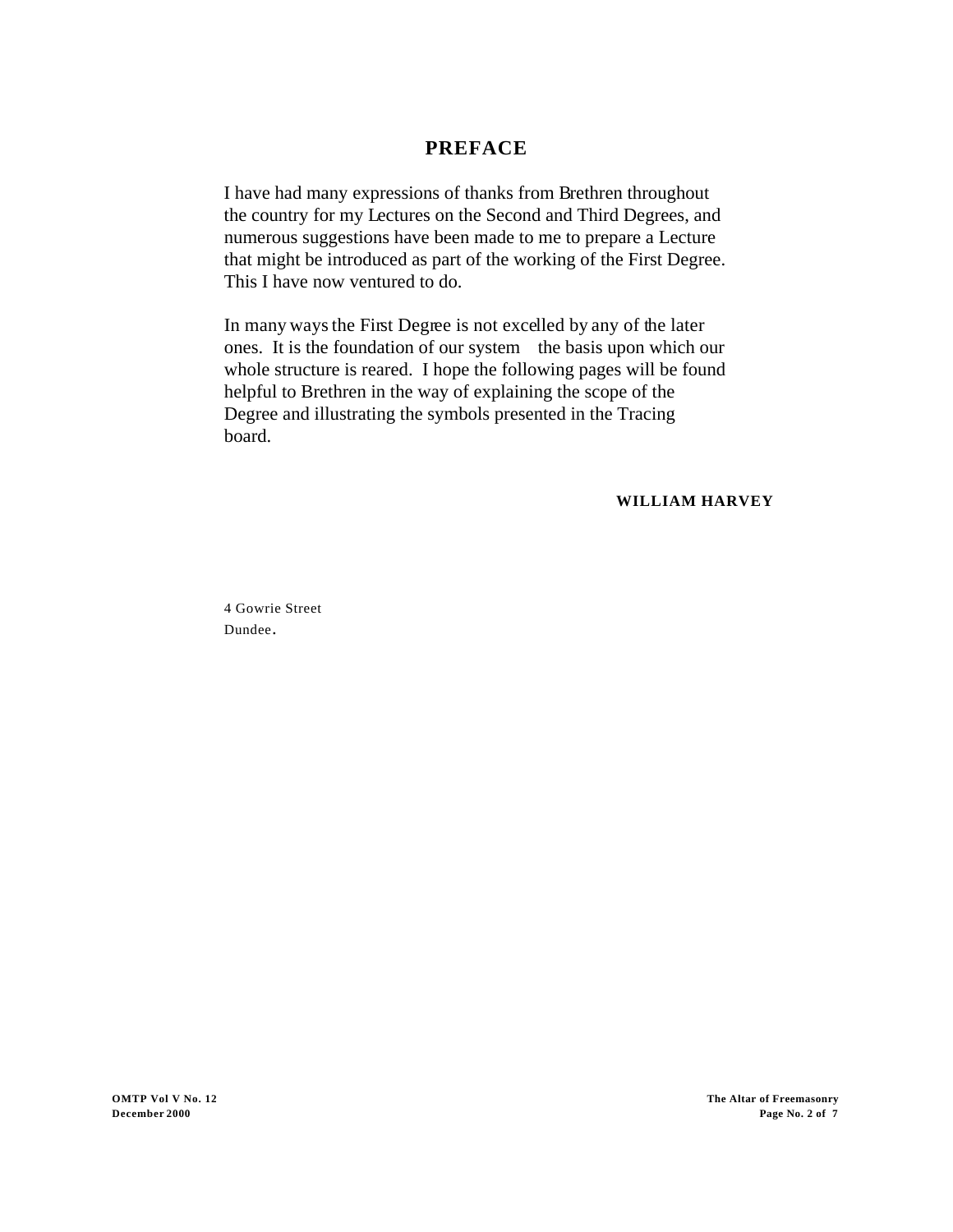## **THE ALTAR OF FREEMASONRY**

The enthusiastic Freemason who is genuinely interested in the system of morality which the Order exists to inculcate climbs rung after rung of the ladder which leads to knowledge in our mystic circle. Doubtless the brother who reaches the summit forgets much that he has learned in the course of his toilsome ascent, but one thing he is ever likely to remember is the Altar at which he knelt as an Initiate, and upon which, when darkness had been removed from his wondering eyes, he beheld the three great Lights of our Ancient and Honourable Fraternity. The Altar is the rallying point of Masonic thought. It is the point with the Masonic circle at which all distinctions among men are swept away, and to which every member may stand related in a common endeavour to achieve a splendid equality of Virtue, Morality, and Brotherly Love. Rising from this sacred spot at which, by his belief in God and his honour as a man, he has pledged himself to secrecy, fidelity, and obedience, the young mason is privileged to view the Lodge as an emblem of the Universe, and to note the symbols of the Faith of which, of his own free will and accord, he has become a devotee. And the Altar itself may first claim his attention.

From earliest days the Altar has been invested with peculiarly sacred associations, and in most religions has been regarded as an indispensable requisite of every place of worship. In primitive times it was believed to be the temporary abode of the Deity; and, if the idea is well founded that the Lodge is a symbol of the Universe, it is fitting that the Altar should occupy a central position since the Supreme Being, whose favour we solicit, and whose love we acknowledge, is the centre and source of all creation. The original purpose of an altar was to provide a place where sacrifices could be made. After the erection of the Tabernacle, there was added the Altar of incense which is described as square in section, one cubit each way, and two cubits in height, with projecting horns; and authorities insist that that is the proper form of a Masonic Altar. In the Jewish ritual the Altar had a three-fold significance: it was the place where sacrifices were made, where incense was offered, and at its horns certain classes of offenders found sanctuary. In modern Freemasonry, the whole may be moralised as the spot at which the fervent Craftsman offers the incense of Brotherly Love, Relieve, and Truth, on which he lays unruly passions and worldly appetites as a fitting sacrifice to the genius of the Order, and under the shadow of which he finds sanctuary from greed, and avarice, and other lusts that would devour him.

The Altar is the appropriate resting-place of the three great Lights of Masonry which are the Volume of the Sacred Law, the Square, and the Compasses. These are called the furniture of the Lodge, and are dedicated respectively to God, to the Master, and to the Craft. The Initiate is told that the Bible is a gift from God to man to rule and govern his faith, the Square is to square his actions, and the Compasses to keep im in due bounds with all mankind. Oliver, in his lectures, illustrates the three Lights as follows:-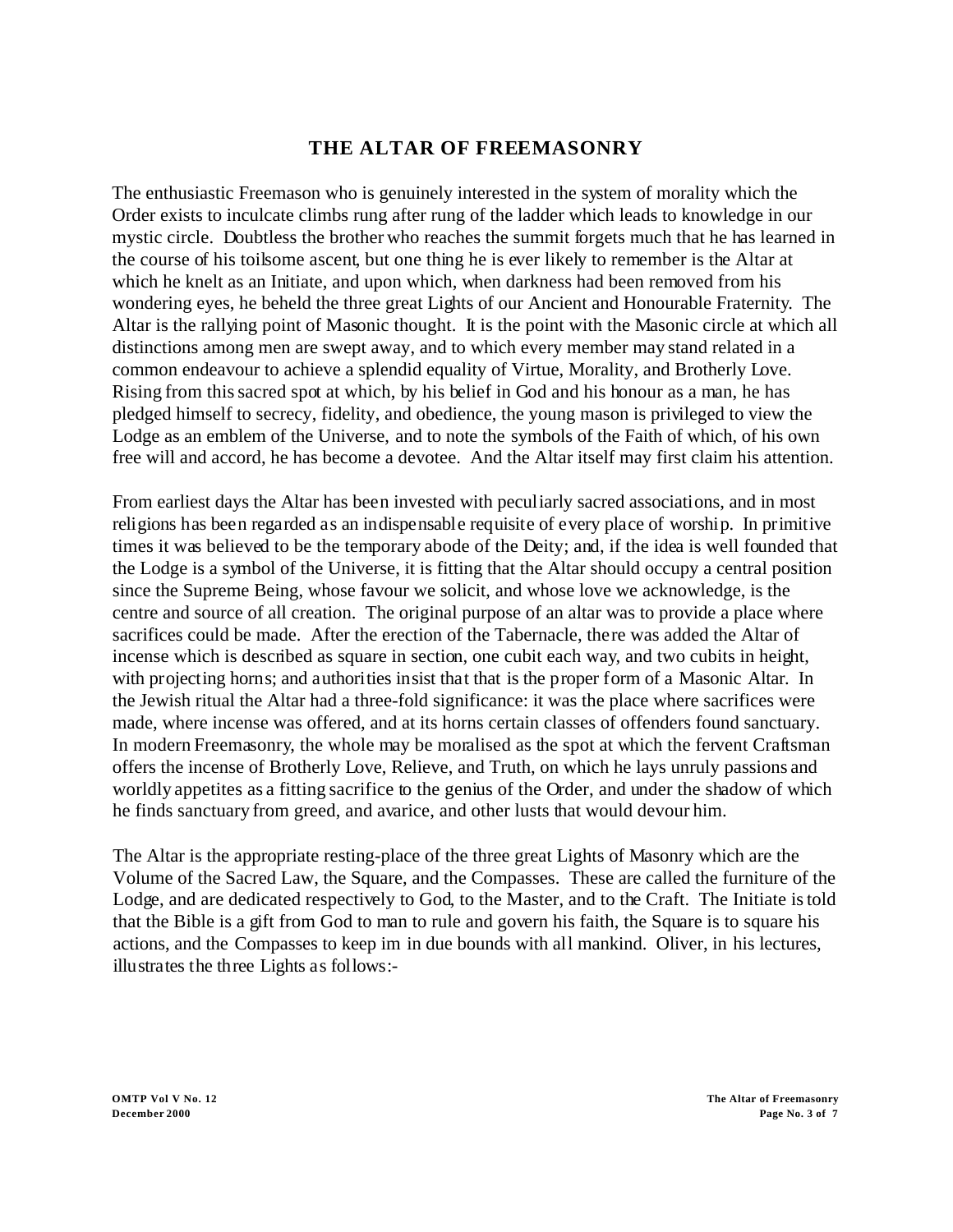"The Bible", he says, "is said to derive from God to man in general, because the Almighty has been pleased to reveal more of His divine will by that holy Book than by any other means. The Compasses, being the chief implement used in the construction of all architectural plans and designs, are assigned to the Grand Master in particular, as emblems of His dignity, He being the chief Head and Ruler of the Craft. The Square is given to the whole Masonic body, because we are all obligated within it, and are consequently bound to act thereon."

As we rise from the Altar to take our place in the Universe symbolised in the Lodge we, as worthy Masons, should carry the three great Lights with us, letting them be lamps unto our feet in all our later days: treasuring in our hearts the Volume of the Sacred Law as the unerring standard of Truth, the Square as the monitor of mercy, and the Compasses as the symbol of that circle of Temperance in all things by which we should constantly surround ourselves.

Passing from the Altar and the Lights, the Initiate may next observe the form of the Lodge of which he is now a unit. It is what is popularly, if somewhat inaccurately, described as "an oblong square", and is situated due east and west. According to Oliver the form of the lodge ought to be "a double cube expressive of the united powers of darkness and light in the creation, and because the ark of the Covenant and the Altar of incense were both of that figure." Dr. Albert G. Mackey, in his "Lexicon of Freemasonry," puts forward the theory that the oblong form has a symbolic allusion to the ancient world. "If," he says, "we draw lines which shall circumscribe just that portion of the world which was known and inhabited at the time of the building of Solomon's Temple, these lines, running a short distance north and south of the Mediterranean Sea, and extending from Spain to Asia Minor, will form an **oblong square**, whose greatest length will be from east to west, and whose greatest breadth will be from north to south. This oblong square, he adds, which thus enclosed the whole inhabited part of the globe would represent the form of the Lodge, to denote the universality of Masonry, since the world constitutes the Lodge; a doctrine that has since been taught in that expressing sentence: In every clime the Mason may find a home, and in every land a brother." Brethren with a larger imagination take even a broader view than Mackey, telling us that the Lodge represents the whole universe, being in length from east to west, and in breadth from north to south, and in height even to Heaven itself. And it is just because of this that the roof is frequently decorated to represent the starry firmament, an emblem of those immortal mansions to which faithful Masons hope at last to ascend, there to behold the Grand Master of the Universe who reigns for ever. To reach the celestial city the Initiate is taught that he must climb a ladder which rests upon the Volume of the Sacred Law, and of which the principal rungs are Faith, Hope and Charity -- Faith in God, Hope of Immortality, and Charity towards all men.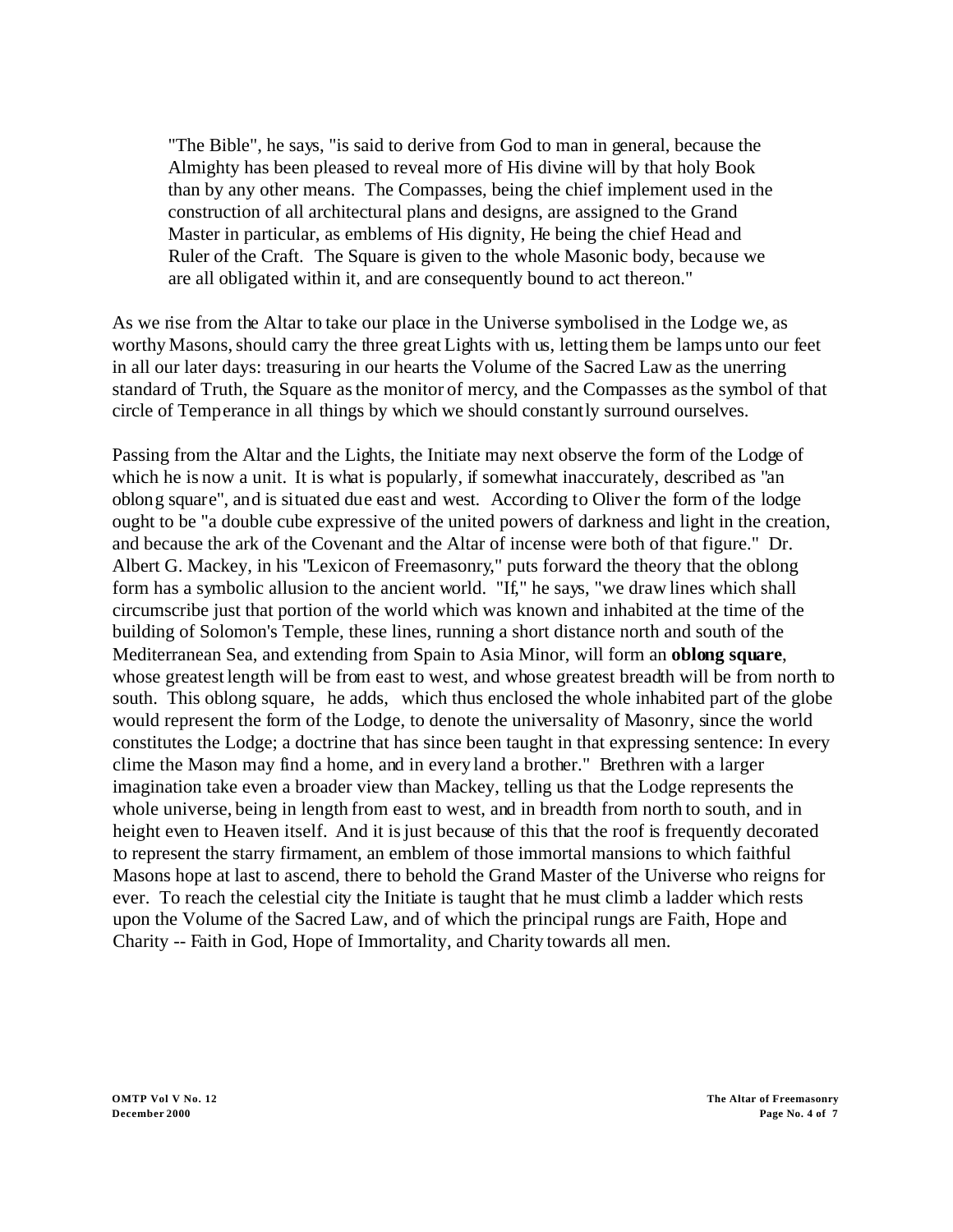The Ladder, frequently called Jacob's Ladder, because it suggests that which appeared to Jacob in his vision at Bethel, is one of the prominent emblems of the Tracing Board to which the Initiate s attention may next be directed. There is a tradition that in early days the speculative Mason, anxious to illustrate his teaching, followed the fashion of his Operative brother, and chalked the desired design on the floor of the Lodge, just as to-day, in rural places, we may find a stonemason who draws upon the ground the arch for which he is dressing stones. It is probably on account of this ancient custom that one prominent feature in the movable Tracing-Board of to-day is what is called the Mosaic Pavement which represent the Floor or Carpet of the Lodge.

The pavement itself with its chequered squares is a fit emblem of human life, with all its lights and shadows – its joys and sorrows, its successes and failures. To-day "our feet tread in prosperity, to-morrow we totter on the uneven paths of weakness, temptation and adversity," and, therefore, by such a moral emblem as this we are taught "not to boast of anything but to give heed to our ways, and walk with humility and uprightness before God."

The Pavement is skirted by the indented or Tesselated Border, and the whole is bound by a cord of sixty threads which terminate in tassels pendant from the corners. The conventional explanation of the Indented Border is, that, as the Pavement "points out to us the diversity of objects which decorate and adorn the whole creation," so the Border "refers us to the Planets which, in their various revolutions, form a beautiful border or skirtwork round the Sun," an explanation which, I fear, is not very satisfactory. A more reasonable interpretation is given of the cord of sixty strands. These strands, Bro. J.G. Gibson tells us, "represent the regular number of members" that were wont to be in a Lodge, and the whole, he adds, "was arranged round the boards with a series of lovers' knots – all meaning the mystic tie by which each of the members of the Lodge, and all, might be regarded as bound to serve the brotherhood and each member of it."

The Tassels pendant from the corners are called the Guttural, Pectoral, Manual and Pedal Tassels, and they allude to the four Cardinal Points of the Lodge -- N. S. E. and W. -- the four Cardinal Virtues, and the Mason who desires a Biblical reference says that they also refer to the four rivers of Paradise. According to one authority they point us to four deliberate acts in the First Degree:-

**Guttural**, the tongue, alludes to the penalty of the Obligation under which the Initiate swore never to divulge the secrets of the Order; **Pectoral**, the breast, in which the Freemason safely deposits his secrets from a curious world; **Manual**, the hand placed on the Volume of the Sacred law, as a testimony of his assent o the Obligation of a Mason; and **Pedal**, the feet placed in the form of a Square at the N.E. part of the Lodge to denote a just and upright man and Mason.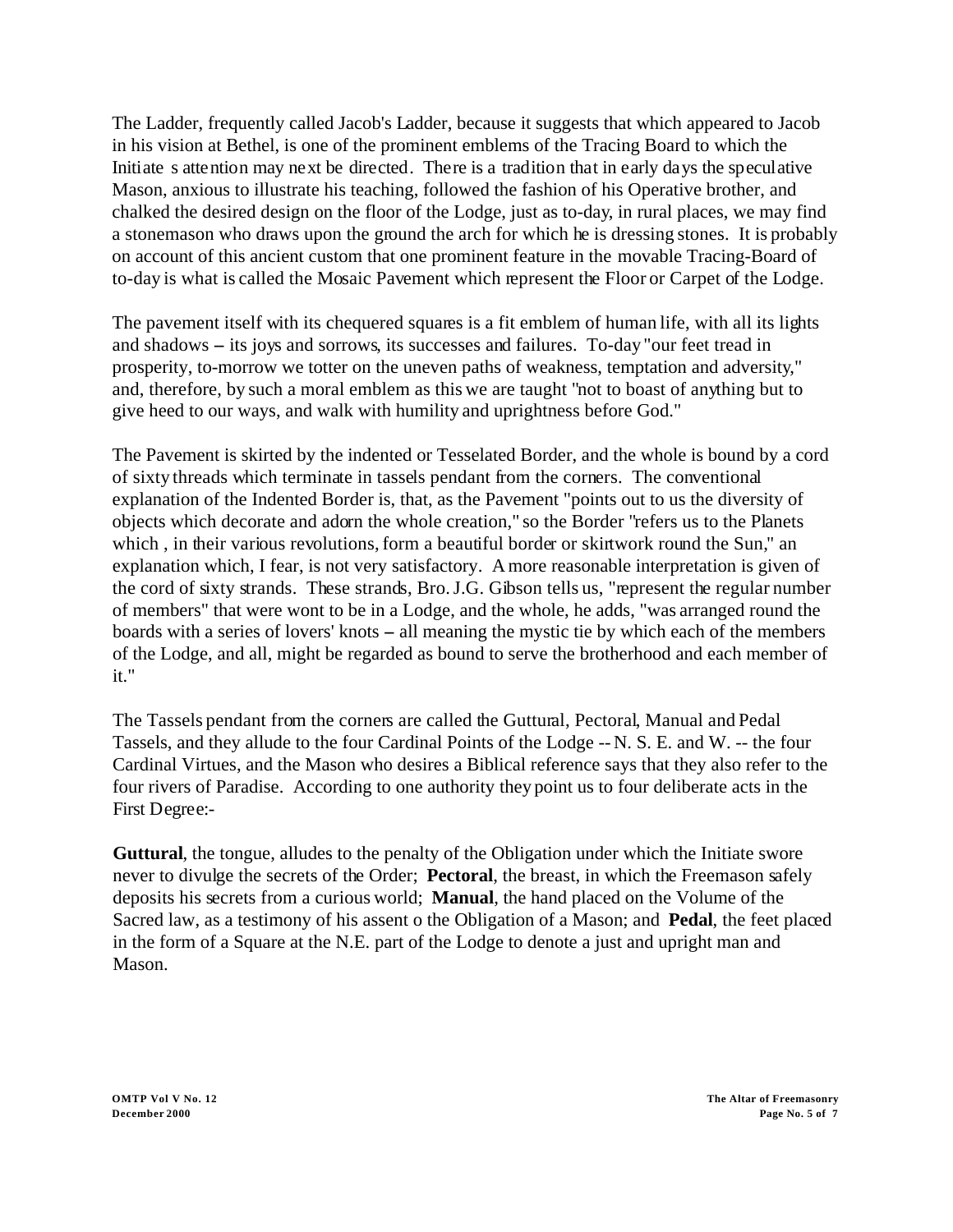Another authority connects the four more closely with the Cardinal Virtues and that as follows:--

**Guttural**, belonging to the throat; and as the throat is that avenue of the body which is most employed in the sins of excessive indulgence, it suggest to the Mason symbolic instructions in relation to the virtue of Temperance; **Pectoral**, belonging to the breast; and as the heart has always been considered the seat of fortitude and courage, the word suggest to the Mason certain symbolic instructions in relation to the virtue of Fortitude; **Manual**, belonging to the hand, and as in a peculiar manner masons are reminded by the hand of the necessity of a prudent and careful observance of all their pledges and duties, therefore this organ suggests certain symbolic instructions in relation to the virtue of Prudence; and **Pedal**, belong to the feet and therefore, as a just man is he who plants his feet on the solid foundation of right, and cannot be moved from that position either by the allurements of flattery, or the frowns of arbitrary power, so the word suggests to the Mason certain symbolic instructions in relation to the virtue of Justice.

It is a pious belief, indicating boundless charity of mind, that the Cardinal Virtues which are indicated on the Tracing Board by the Tassels were constantly practised by a great majority of our ancient brethren; and whether that be so or not, there cannot be any manner of doubt but that the Mason of to-day who seeks to regulate his daily life and conduct by them will not only be a worthy and valued member of society, but a faithful brother of our ancient and honourable Fraternity.

Still keeping in view that the Lodge is a symbol of the Universe, and that the Universe is the Temple of the Supreme Being who we acknowledge as Master, the student of the Tracing Board may next be directed to observe the three Pillars that are grouped around the Altar. These great Pillars are symbols of the supports of the Lodge and the Universe, and represent Wisdom, Strength, and Beauty, the divine attributes of Him whose Wisdom is infinite, whose Strength is omnipotent, and whose Beauty shines throughout the whole of creation in symmetry and order. Moralising upon the Pillars and the attributes they symbolise, the meditative Mason learns that he should strive to acquire. Wisdom to guide him in all the undertakings of this life, supplicate Strength to support him in all times of difficulty, and cultivate that Beauty of holiness which will enable him to adorn the inward man with faith in God and hope of an immortal land, where the dreams of our present earth will be realised in fullest measure.

The other outstanding features of the first Tracing Board are the Ashlars and the movable Jewels, all of which are intimately related to each other in our system of morality. The rough Ashlar is a symbol of man in his rude and ignorant condition uninfluenced by education or other refining process, but, just as the unhewn stone from the quarry is, by the industry and skill of the Operative, wrought into due form and rendered suitable for the most elegant building, so man, by the tender care and wise instruction of those around him is educated, refined and made a fit member of civilised society. Thus improved, and living constantly by the Square of God s Word and Compasses of a good conscience, man becomes a subject who may be fitly illustrated by that symbol which we call the Perfect Ashlar. In transforming the stone from its rough to its polished state the movable Jewels -- Square, Level and Plumb-rule -- are employed and

**OMTP Vol V No. 12 The Altar of Freemasonry December 2000 Page No. 6 of 7**